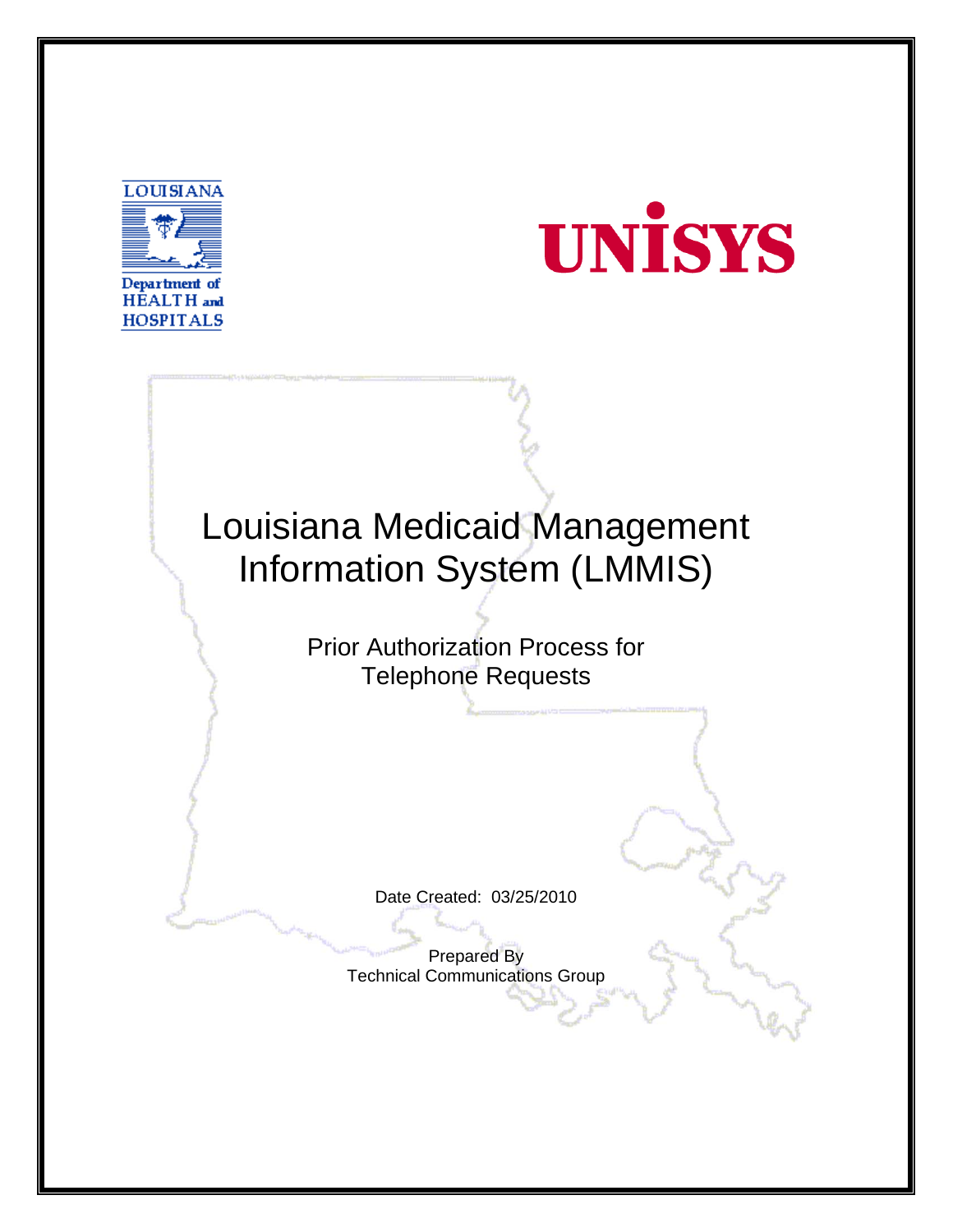## **PROJECT INFORMATION**

| <b>Document Title</b> | Louisiana Medicaid Management Information System (LMMIS) - XXX<br><b>Application User Manual</b> |             |             |
|-----------------------|--------------------------------------------------------------------------------------------------|-------------|-------------|
| <b>Author</b>         | Technical Communications Group, Unisys LMMIS QA                                                  |             |             |
|                       | <b>Revision History</b>                                                                          |             |             |
| Date                  | <b>Description of Change</b>                                                                     | <b>LIFT</b> | By          |
| 3/25/2010             | Initial draft                                                                                    |             | Tracie Tate |

## **Copyright © 2010 UNISYS Corporation All rights reserved**